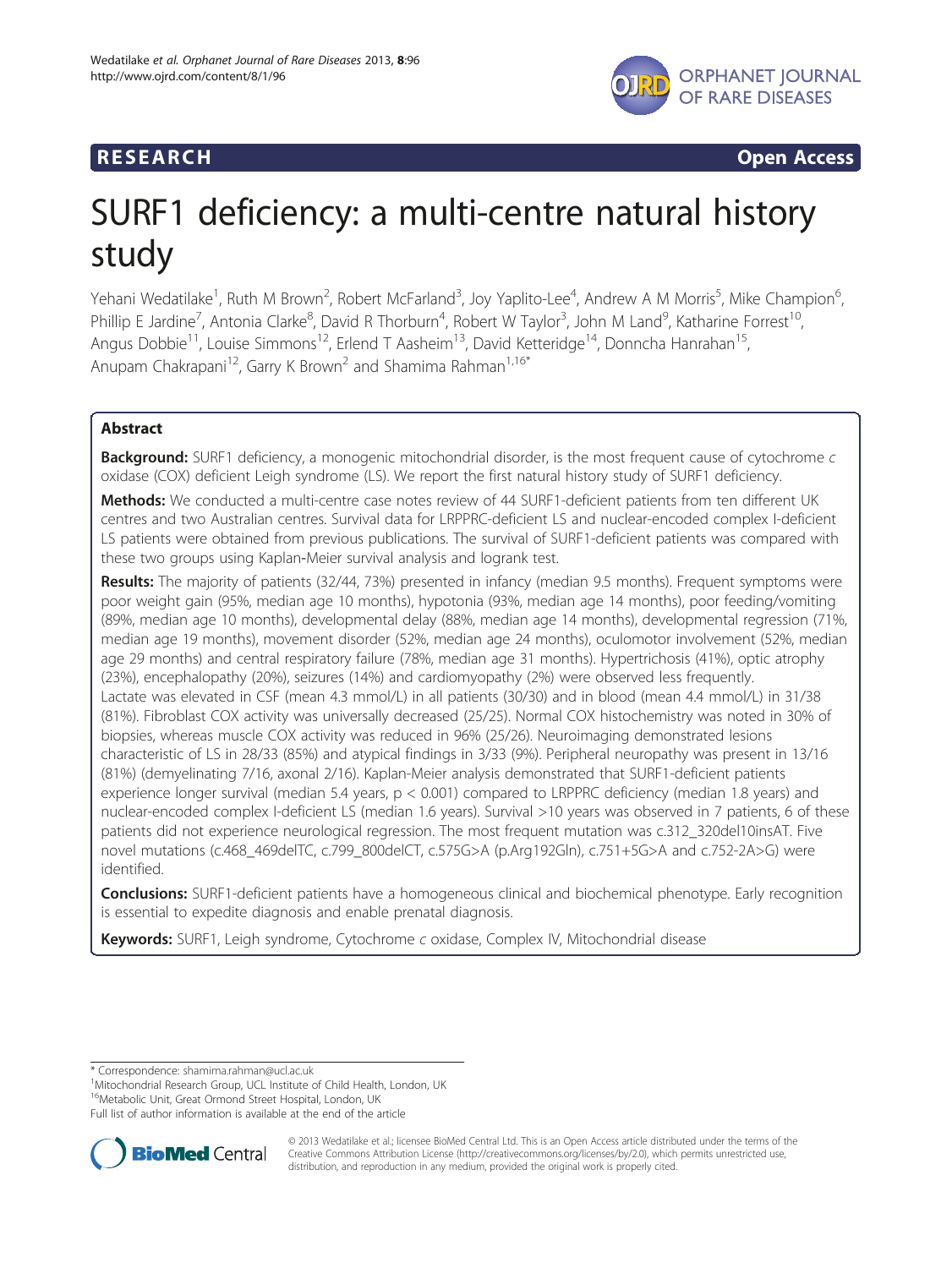#### Background

SURF1 deficiency is a recessively inherited mitochondrial disorder and is the most frequent cause of Leigh syndrome (LS) associated with cytochrome c oxidase (COX, complex IV) deficiency. COX is the fourth complex of the mitochondrial oxidative phosphorylation (OXPHOS) system where sequential electron transfer is coupled to proton pumping by complexes I-IV. The electrochemical gradient generated is ultimately used by complex V (ATP synthase) to synthesise ATP from ADP and inorganic phosphate. A number of assembly factors are required for the intricate biogenesis of the COX holoenzyme and studies in Paracoccus denitrificans and Saccharomyces cerevisiae have identified SURF1 as a key player in the early assembly of COX [\[1,2](#page-11-0)].

Due to their clinical and genetic heterogeneity, mitochondrial diseases are often a diagnostic challenge. LS, a fatal subacute necrotising encephalomyelopathy, is a genetically heterogeneous mitochondrial disorder which can be associated with any OXPHOS deficiency [\[3](#page-12-0)]. Since SURF1 mutations were linked to COX deficiency and LS in 1998 [[4](#page-12-0),[5\]](#page-12-0) isolated case reports and mutation series have been reported [\[6,7](#page-12-0)]. However a collective description depicting the natural history with biochemical and radiological features of this disease has not yet been published. The disease features of SURF1 deficiency are not widely recognized by paediatricians and a clear understanding of the clinical continuum of the disease is important to improve diagnosis of this condition. Affected families often enquire about prognosis, but there is limited data in the literature to provide prognostic information. Well-documented natural history studies are also an invaluable aid to planning future clinical trials.

We sought to characterise the phenotypic and genotypic spectrum of SURF1 deficiency, to provide survival data in a large cohort, and highlight clinical predictors of longer survival. We also report 5 novel mutations and review all the cases published in the literature.

#### Materials and methods

We conducted a multi-centre case notes review of all patients diagnosed since 1998, when SURF1 mutations were first linked to LS. All SURF1-deficient patients were identified through the NHS Specialized Servicesfunded mitochondrial molecular diagnostic laboratory in Oxford which provides a national diagnostic service for SURF1 in the UK, and through the major Australasian paediatric diagnostic centre (Murdoch Childrens Research Institute, Melbourne). All subjects with a confirmed genetic diagnosis of SURF1 deficiency, defined as two pathogenic variants in the SURF1 gene, were considered eligible. We also included patients who died before the SURF1 gene was identified, if subsequent analysis of stored samples revealed two pathogenic SURF1 mutations.

Where stored samples were unavailable, we included deceased patients if they had an affected sibling with a confirmed SURF1 mutant genotype and a similar disease course.

Clinical data including the age-of-onset of symptoms, neuroimaging, nerve conduction studies, muscle histology and histochemistry, blood lactate, CSF lactate, and respiratory chain enzyme (RCE) activities in muscle and cultured skin fibroblasts, were collected using a structured questionnaire completed by the responsible clinician at each centre. The questionnaire (Additional file [1](#page-11-0)) was developed and tested in a pilot study conducted at Great Ormond Street Hospital, London, UK on ten patients with genetically confirmed SURF1 deficiency.

All genetic studies were performed with informed consent of parents/legal guardians of the patients. Ethical approval for the study was obtained from the National Research Ethics Committee London Bloomsbury, UK and the Royal Children's Hospital Human Research Ethics Committee, Melbourne, Australia (HREC 32188A).

#### Systematic literature review

To identify previously published cases a systematic literature search was conducted in PubMed in January 2013 using the search terms "SURF1", "SURF-1", "Leigh syndrome", "cytochrome c oxidase deficiency", "complex IV deficiency", and "Cox deficiency". The search was limited to studies in humans published after 1.1.1998 (the year SURF1 deficiency was first described). There were no language restrictions. Of 2135 identified records, 1969 were excluded based on review of titles, 110 were excluded on the basis of abstracts, and 56 full-text records were retrieved. Of these, 43 records describing 129 cases with SURF1 deficiency were reviewed. Bibliographies were searched manually for additional records. The cases were used to ascertain previously identified phenotypes and genotypes, to draw phenotype and genotype comparisons between our cohort and previously published cases and for Kaplan-Meier survival analysis. These cases were not included in our natural history analysis, as data was incomplete and the chronological onset of symptoms was not available in many of the published cases. Authors were contacted and raw data was obtained for survival rates of LRPPRC-deficient LS patients [[8](#page-12-0)] and nuclear-encoded complex I-deficient LS patients [\[9\]](#page-12-0).

#### Statistical analysis

Kaplan-Meier survival analysis was used to compare survival rates for the SURF1 deficiency, LRPPRC-deficient LS and nuclear-encoded complex I-deficient LS patients. Mortality rates were compared using the log rank test. Statistical analysis was performed using Stata 12.1 software (Stata, College Station, Tex).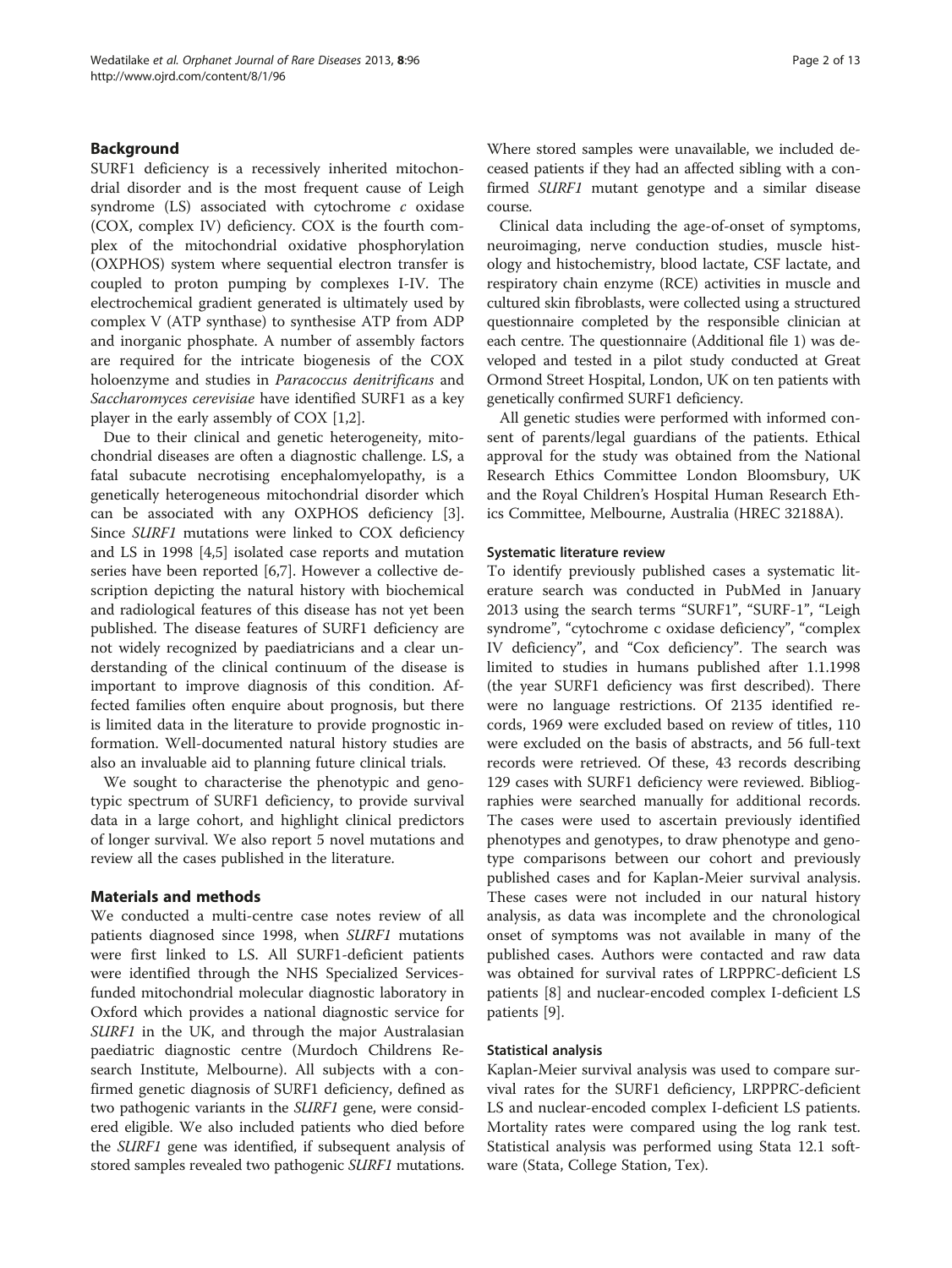#### Results

#### Demography

We identified 57 patients with SURF1 disease born between 1976 and 2010, diagnosed at ten centres in the UK  $(n = 52)$  and two centres in Australia  $(n = 5)$ . Genotypes were established in 54 patients and 3 deceased patients were assumed to have the same genotype as their affected sibling with SURF1 deficiency since they had a similar disease course. Detailed clinical data were available in 45 patients. It was not possible to trace clinical records and/or the responsible clinician in the remaining 12 cases. One patient from a consanguineous pedigree was found to have genetically confirmed Zellweger syndrome in addition to SURF1 disease (homozygous c.799 800delCT) and was excluded from further analyses. The study group consisted of 44 patients (24 males, 55%) from 37 pedigrees, with 10 (23%) patients from consanguineous families. Of these, 4 cases (cases 1b, 30, 35 and 36 in Table [1\)](#page-3-0) have been published [\[3,10,11](#page-12-0)]. White Europeans formed the largest ethnic group ( $n = 20$ , 45%) followed by Bangladesh Bengali ( $n = 5$ , 11%), Indian Gujarati ( $n = 5$ , 11%) and Pakistani ( $n = 4$ , 9%). Other ethnicities included Turkish Cypriot ( $n = 2$ ), Chinese ( $n = 1$ ), Sri Lankan  $(n = 1)$  and six cases where the ethnicity was not specified.

#### Initial symptoms

The median age for the onset of first symptoms was 9.5 months (range 0–60 months) and the majority of the patients presented in the first year (32/44, 73%). The most frequently noted initial symptoms were poor feeding/ vomiting (frequently attributed to gastro-oesophageal reflux) and poor weight gain (Table [2](#page-7-0)). The neonatal period was uneventful in the majority of patients (41/44, 93%) except in two patients with feeding problems and one patient with hypotonia. Developmental regression, defined as a loss of cognitive or motor skills, was the initial symptom in 3/44 (7%) patients. Most patients (26/44, 59%) presented with a combination of gastro-intestinal symptoms, poor weight gain and hypotonia. Three patients who underwent a general anaesthetic in the first two months experienced significant problems during the recovery period. One patient (case 30), who had surgery for transposition of the great arteries on day 9, developed persistent vomiting and required enteral feeding. The second patient (case 26) became hypotonic following surgery for pyloric stenosis at 8 weeks. The third patient (case 4) developed a movement disorder after an upper gastrointestinal endoscopy.

#### Major clinical features

Review of 44 cases with SURF1 deficiency revealed that 32 patients met the criteria for Leigh syndrome [[3\]](#page-12-0) and 12 patients were classified as "Leigh-like" due to atypical or normal radiological features or where neuroimaging was not available. The development of clinical features over time is demonstrated in Figure [1.](#page-7-0) Poor weight gain and hypotonia were the most prevalent symptoms, and tended to be preceded by gastro-intestinal symptoms such as poor feeding/vomiting (Figure [1](#page-7-0)). Long term enteral feeding was required in 21/44 (48%). Developmental regression (median age-of-onset 19 months) was noted in 27/38 (71%) cases and was precipitated by an intercurrent viral infection in 12 patients.

Hypertrichosis was reported in 18/44 (41%) patients. There was no significant correlation between the presence of hypertrichosis and lactic acidosis. Nystagmus and ophthalmoplegia were found in 25/42 (60%) and 22/ 42 (52%) patients, respectively, and occurred later (median age-of-onset 29 months). Movement disorder was noted in 22/42 (52%) patients (median age-of-onset 2 years) with an isolated intention tremor in 13 patients, choreoathetoid movements in 3, and dystonia in 2, while 4 patients demonstrated a combination of these abnormal movements. Only 6/44 (14%) patients reported seizures (generalised tonic clonic 5, myoclonic 1) and 4 of these patients were from Australia. Other less frequent clinical features included optic atrophy in 10/44 (23%), encephalopathy in 9/44 (20%) and hypertrophic cardiomyopathy in 1/44 (2%). None of the patients were reported to have pigmentary retinopathy or sensorineural deafness.

#### Biochemical data

CSF lactate was elevated in all subjects who had this measured (mean 4.3, range 2.5-8.6 mmol/L, normal <2 mmol/L). Metabolic acidosis was present in 21/33 (64%) patients (mean bicarbonate level 14.7, range 10–17 mmol/L). 31/38 (81%) patients had elevated blood lactate (mean 4.4, range 2.3-7.3 mmol/L) (Table [3\)](#page-8-0). Fibroblast COX activity was found to be low in all subjects who were tested (25/25, 100%) and ranged from levels below the detection limit of the assay, to 57% of the lower limit of the reference range (reference range 30–90 nmol/mg protein/min).

#### Muscle biopsy

We analysed the histology and RCE findings of all patients where a muscle biopsy was performed  $(n = 33)$ . Lipid content was increased in 15/33 (46%) of biopsies and type 1 fibre predominance was noted in 8 biopsies. COX histochemistry demonstrated absent COX in 9 (27%) biopsies and reduced COX staining in 14 (42%) biopsies. Ten (30%) of the biopsies were reported to have normal COX histochemistry with uniform staining of all fibres. RCE activities were measured in 28 biopsies. Two post-mortem biopsies were excluded since postmortem delay may have resulted in artefactual loss of RCE activities. An isolated decrease of COX activity was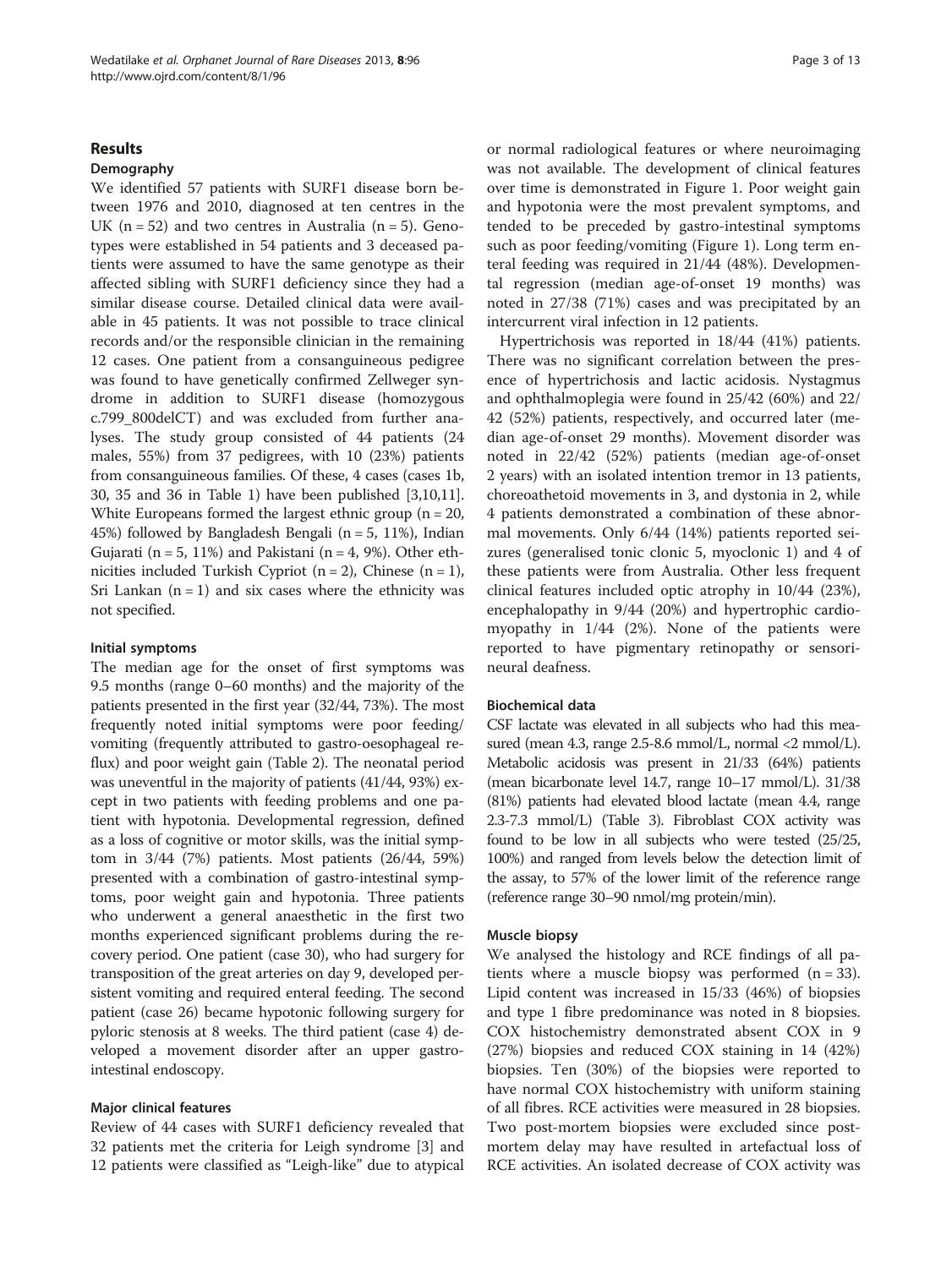<span id="page-3-0"></span>

| Table 1 Clinical features and genotypes of 44 patients with SURF1 deficiency |  |  |  |
|------------------------------------------------------------------------------|--|--|--|
|------------------------------------------------------------------------------|--|--|--|

|                |   |           | Case Gender Consanguinity Clinical features                                                            | Age at<br>onset*<br>(months) | Age at<br>death*<br>(months) | Skeletal muscle<br>histology/<br>histochemistry | Muscle<br><b>COX</b> | <b>Fibroblast</b><br><b>COX</b> activity | Abnormal regions<br>on neuroimaging                                         | <b>SURF1 Mutations</b>                   |
|----------------|---|-----------|--------------------------------------------------------------------------------------------------------|------------------------------|------------------------------|-------------------------------------------------|----------------------|------------------------------------------|-----------------------------------------------------------------------------|------------------------------------------|
| 1a             | M | Yes       | PF/V, PW, nystagmus, RF                                                                                | 8                            | 2y 1 m                       | <b>NA</b>                                       | <b>NA</b>            | 29% of LLR                               | Cp, tectal plate, PAG,<br>Icp, Ion, Dt, corticospinal<br>tracts             | Homo c.792_793delAG                      |
| 1b             | F | Yes       | PW, hypotonia, DR, DD,<br>hypertrichosis, nystagmus,<br><b>RF</b>                                      | 9                            | 3y                           | T1FP, increased<br>lipid                        | Low                  | UD                                       | Leukoencephalopathy:<br>WM, posterior limbs of<br>IC, Cc, Dt, cerebellar WM | Homo c.792_793delAG                      |
| $\overline{2}$ | F | No        | Ataxia, hypotonia, nystagmus,<br>ophthalmoplegia, PW, tremor                                           | 18                           | Alive 12y                    | Smaller T1 fibres                               | Low                  | 19% of LLR                               | Pu, Me, Ico                                                                 | c.240+1G >T, c.575G>A                    |
| 3              | F | No        | DD, hypotonia, nystagmus,<br>PW, tremor, ophthalmoplegia,<br>ataxia                                    | birth                        | Alive 19y                    | Normal                                          | Low                  | 37% of LLR                               | Mb, pons                                                                    | c.312_320del10insAT,<br>$c.751 + 5G > A$ |
|                | F | No        | PF, movement disorder, PW,<br>DD, RF                                                                   | $\overline{7}$               | 16                           | <b>NA</b>                                       | Low                  | 57% of LLR                               | <b>NA</b>                                                                   | Homo c.312_320del10insAT                 |
| 5a             | M | No        | PF, ataxia, nystagmus.<br>ophthalmoplegia, tremor,<br>PW, DR, RF                                       | 10                           | 5y 2 m                       | Absent COX,<br>increased lipid                  | Low                  | UD                                       | Dt, Cd, Mb, Me                                                              | Homo c.516-2A>G                          |
| 5b             | M | <b>No</b> | PF/V DD, DR, RF                                                                                        | 3 days                       | 20                           | Increased lipid                                 | <b>NA</b>            | <b>NA</b>                                | At 1y: normal                                                               | Homo c.516-2A>G                          |
| 6              | M | No        | V, PW, hypotonia, DR,<br>ophthalmoplegia, ataxia,<br>encephalopathy                                    | 9                            | 21                           | Increased lipid,<br>reduced COX                 | <b>NA</b>            | 12% of LLR                               | Dt, dorsal BS, Cp, STh                                                      | Homo c.324-11T>G                         |
| 7              | M | <b>No</b> | V, PW, DR, tremor, nystagmus,<br>hypotonia, ophthalmoplegia,<br>ataxia                                 | 10                           | 4y                           | Increased lipid                                 | NA.                  | 27% of LLR                               | Th, Cd, GP BS,<br>cerebellum                                                | Homo c.312 320del10insAT                 |
| 8a             | F | <b>No</b> | Hypertrichosis, DD, ataxia,<br>hypotonia, nystagmus,<br>ophthalmoplegia,<br>encephalopathy, PF, OA, RF | 9                            | 11y9m                        | Reduced COX.<br>T1FP, increased<br>lipid        | <b>NA</b>            | UD                                       | CT brain: GP and<br>cerebellar atrophy                                      | Homo c.516-2A>G                          |
| 8b             | F | <b>No</b> | V, DD, PW, hypertrichosis,<br>hypotonia, nystagmus,<br>ophthalmoplegia, ataxia, RF                     | 10                           | 6y 6 m                       | <b>NA</b>                                       | NA.                  | <b>NA</b>                                | CT brain: normal                                                            | Homo c.516-2A>G                          |
| 9а             | M | No        | V, PW, DD nystagmus,<br>ophthalmoplegia, hypotonia                                                     | $\overline{2}$               | 24 m                         | Increased lipid,<br>reduced COX.                | <b>NA</b>            | 27% of LLR                               | CT brain: normal                                                            | Homo c.312_320del10insAT                 |
| 9 <sub>b</sub> | F | <b>No</b> | Hypotonia, PF/V, PW, DD,<br>hypertrichosis, motor delay,<br>ophthalmoplegia, RF, OA                    | 1.5                          | 4y                           | <b>NA</b>                                       | <b>NA</b>            | <b>NA</b>                                | CT brain: widened<br>subarachnoid spaces                                    | Homo c.312 320del10insAT                 |
| 10             | M | Yes       | Hypotonia, PF/V, DD,<br>nystagmus, PW, ataxia, RF                                                      | $\overline{4}$               | 24 m                         | T1FP                                            | Low                  | 50% of LLR                               | <b>NA</b>                                                                   | Homo c.516-2A>G                          |
| 11             | F | Yes       | DD, DR, PF/V, PW, tremor,<br>OA, PW, hypotonia,<br>nystagmus, ataxia, RF                               | 9                            | 7y1m                         | Absent COX<br>increased<br>lipid. T1FP          | NA.                  | 7% of LLR                                | Mb, Dt, Cd, GP                                                              | Homo c.751C>T                            |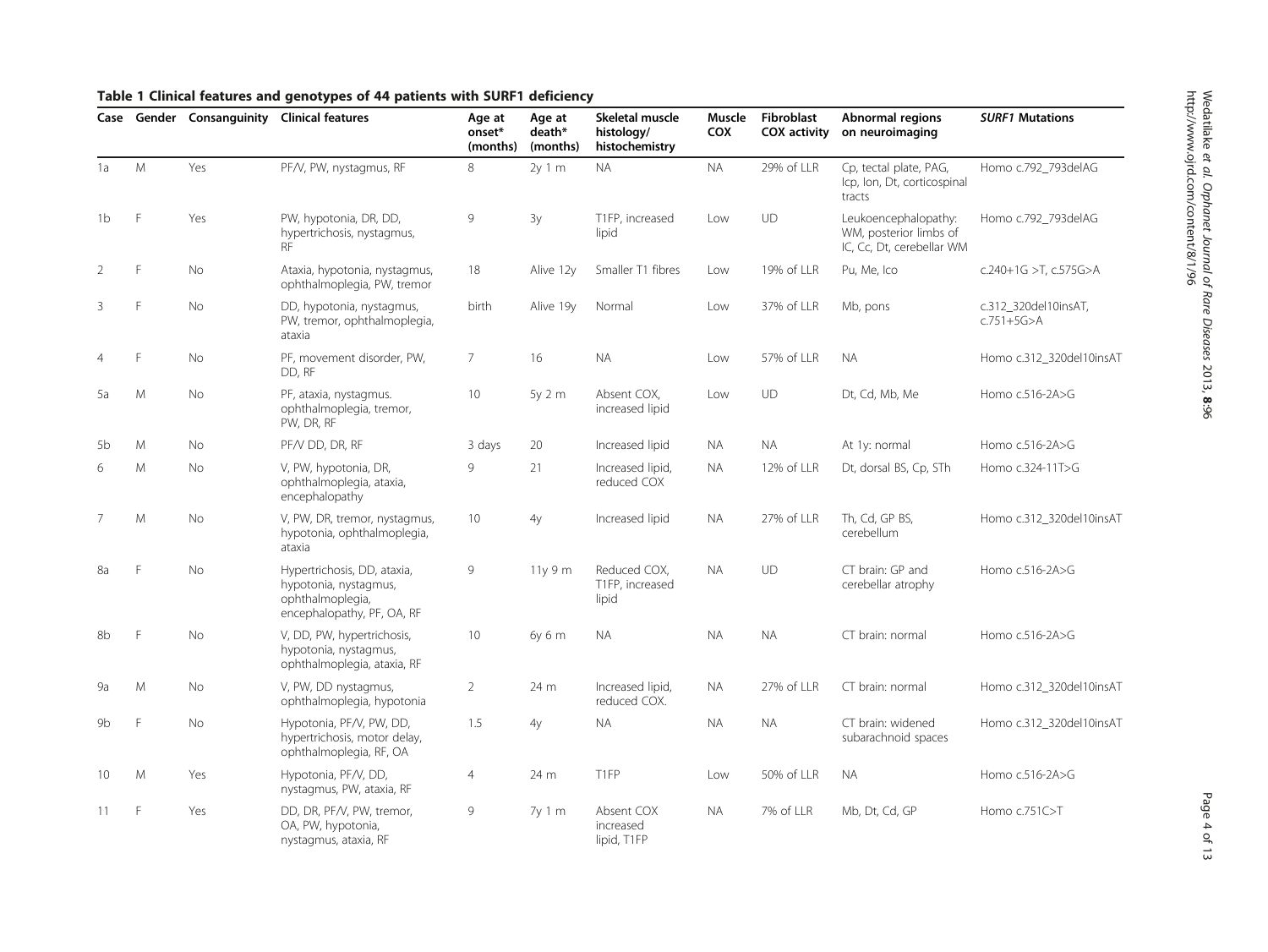# Table 1 Clinical features and genotypes of 44 patients with SURF1 deficiency (Continued)

| 12              | M | <b>No</b> | PF/V, DD, DR, hypotonia,<br>encephalopathy, PW, RF                                                                                                                 | 6      | 13 <sub>m</sub>    | <b>NA</b>                       | <b>NA</b> | <b>NA</b>  | Cd, Pu, BS                                                                                                 | Homo c.312_320del10insAT,<br>c.688C > T |
|-----------------|---|-----------|--------------------------------------------------------------------------------------------------------------------------------------------------------------------|--------|--------------------|---------------------------------|-----------|------------|------------------------------------------------------------------------------------------------------------|-----------------------------------------|
| 13a             | F | Yes       | DD, DR, PF/V, nystagmus,<br>dystonia, PW, Sz,<br>hypertrichosis, RF                                                                                                | 12     | 5y 5 m             | T1FP, Reduced<br><b>COX</b>     | Low       | 53% of LLR | Me. Cc. cerebellar<br>atrophy, multicystic<br>changes in peritrigonal<br>regions, posterior limbs<br>of IC | Homo c.324-11 T>G                       |
| 13 <sub>b</sub> | F | Yes       | PF/V, PW, hypotonia, DD, DR                                                                                                                                        | 15     | Outcome<br>unknown | <b>NA</b>                       | Low       | <b>NA</b>  | <b>NA</b>                                                                                                  | Homo c.324-11 T>G                       |
| 14              | F | Yes       | DD, DR, hypotonia, PF/V,<br>chorea, PW, nystagmus                                                                                                                  | 18     | Outcome<br>unknown | Reduced COX.<br>increased lipid | Low       | UD         | BG, BS, long tracts                                                                                        | Homo c.792_793delAG                     |
| 15              | M | <b>No</b> | Hypotonia, DD, DR, dystonia,<br>ophthalmoplegia, PF/V, RF                                                                                                          | 2v 6 m | 4y 6 m             | Reduced COX,<br>T1FP            | Low       | UD         | BS. Calcification of<br>Dt, Cd, GP                                                                         | Homo c.312 320del10insAT                |
| 16              | M | Yes       | PF/V, PW, hypotonia, DD, DR,<br>encephalopathy, RF                                                                                                                 | 9      | 18 <sub>m</sub>    | Reduced COX.                    | Low       | 17% of LLR | BS, Dt, SN, Pu, GP, Cd,<br>Cc, cystic changes in<br>Dt, BG and central WM                                  | Homo c.324-11T>G                        |
| 17              | M | <b>No</b> | Short stature, ataxia, PW,<br>hypertrichosis, nystagmus, DD                                                                                                        | 5y     | Alive 15y          | Increased lipid,<br>reduced COX | Low       | <b>NA</b>  | Dt and cerebellar<br>atrophy                                                                               | Homo c.312 320del10insAT                |
| 18              | E | Yes       | PF/V, DR, PW, DD, hypotonia,<br>tremor, dystonia, OA,<br>ophthalmoplegia                                                                                           | 10     | 8y 9 m             | Absent COX T1FP                 | Low       | 40% of LLR | Leukoencephalopathy:<br>WM abnormalities in<br>cerebral hemispheres<br>and cerebellum                      | Homo c.833+1G>A                         |
| 19              | M | No        | Hypotonia, PF/V, PW,<br>choreoathetoid<br>movements, dystonia, DR, RF                                                                                              | 10     | 3y 6 m             | Reduced COX T1FP                | l ow      | <b>NA</b>  | Cd, Cd, GP Cp, SN.                                                                                         | Homo c.312_320del10insAT                |
| 20              | M | <b>No</b> | Hypotonia, apnoeic episodes,<br>motor delay, ataxia, DR, DD,<br>tremor, hypertrichosis,<br>dystonia, PF/V, PW, RF<br>ophthalmoplegia, nystagmus,<br>hypertrichosis | 10     | Alive 16y          | Reduced COX                     | Low       | <b>NA</b>  | At 1y: normal                                                                                              | Homo c.704C>T                           |
| 21a             | M | No        | V, PW, generalized hypotonia,<br>nystagmus, ophthalmoplegia,<br>DD, encephalopathy, RF                                                                             | 10     | $2y$ 3 m           | Absent COX.<br>increased lipid  | Low       | 23% of LLR | Pu, ventral Me, cervico-<br>medullary region                                                               | Homo c.792 793delAG                     |
| 21 <sub>b</sub> | M | <b>No</b> | PF/V, PW, DD, DR, hypotonia,<br>OA, ophthalmoplegia,<br>nystagmus, hypertrichosis, RF                                                                              | 9      | 2y 5 m             | <b>NA</b>                       | <b>NA</b> | <b>NA</b>  | <b>NA</b>                                                                                                  | Homo c.792_793delAG                     |
| 22              | M | <b>No</b> | DD, DR, PW, ataxia, dysarthria,<br>choking episodes, V,<br>hypotonia, nystagmus,<br>hypertrophic cardiomyopathy                                                    | 4y 3 m | Outcome<br>unknown | Absent COX                      | Low       | <b>NA</b>  | Deep grey matter<br>involvement of<br>cerebellum, Mb, Pu                                                   | c.240+1G>T, c.574C>T                    |
| 23              | F | <b>No</b> | PF/V, DR, DD, PW, hypotonia,<br>nystagmus, tremor, dystonia,                                                                                                       | 15     | $21 \text{ m}$     | Absent COX                      | Low       | <b>NA</b>  | Cc, Mb, BS, GP                                                                                             | Homo c.312_320del10insAT                |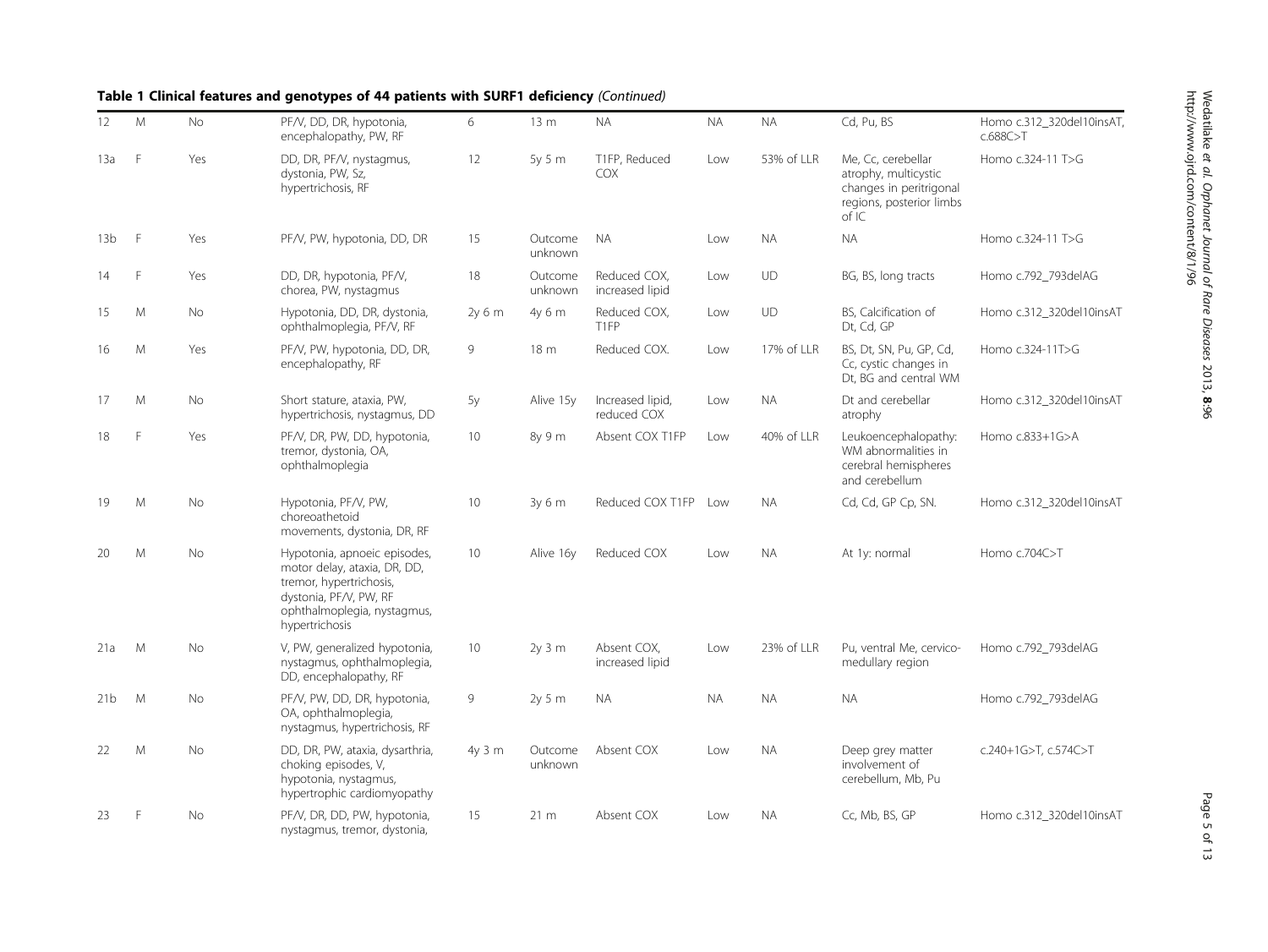Wedatilake et al. Orphanet Journal of Rare Diseases 2013, 8:96http://www.ojrd.com/content/8/1/96

# Table 1 Clinical features and genotypes of 44 patients with SURF1 deficiency (Continued)

|                 |   |           | hypertrichosis, ophthalmoplegia,<br>encephalopathy, ataxia, RF                                         |                |                 |                                |                |            |                                                                                                      |                                          |
|-----------------|---|-----------|--------------------------------------------------------------------------------------------------------|----------------|-----------------|--------------------------------|----------------|------------|------------------------------------------------------------------------------------------------------|------------------------------------------|
| 24              | F | No        | PW, V, hypertrichosis, DD,<br>hypotonia, ophthalmoplegia,<br>tremor, Sz, ataxia,<br>encephalopathy, RF | $\overline{2}$ | 2y 10 m         | Absent COX                     | Low            | <b>NA</b>  | Thalamic fasciculus, RN,<br>Mb, pons, Scp, Dt, Me,<br>WM tracts of spinal<br>cord                    | Homo c.324-11T>G                         |
| 25a             | M | <b>No</b> | PW, DD, ataxia, falls, OA,<br>hypotonia, hypertrichosis,<br>ophthalmoplegia,<br>nystagmus, ataxia, RF  | 20             | 14 <sub>V</sub> | <b>NA</b>                      | <b>NA</b>      | <b>NA</b>  | Me, Icp, pons. Linear<br>area in the periventricular<br>WM of both occipital<br>lobes                | Homo c.871insT                           |
| 25 <sub>b</sub> | M | No        | DD, PF/V, PW, choreoathetosis,<br>ataxia, hypotonia, OA,<br>encephalopathy, ataxia, RF                 | 24             | 11y             | Normal                         | <b>NA</b>      | 30% of LLR | Cd, GP                                                                                               | Homo c.871insT                           |
| 26              | M | <b>No</b> | Hypotonia, V, PW, ophthalmoplegia,<br>DD, nystagmus, dyskinesia,<br>choreoathetoid movements. RF       | 2              | 3y 10 m         | Increased lipid                | <b>NA</b>      | UD         | Cd, Cd, GP, deep WM in<br>cerebellar hemispheres                                                     | c.312_320del10insAT,<br>$c.240 + 1G > T$ |
| 27              | M | No        | DD, hypotonia, PF, PW, DR, RF                                                                          | 10             | 4y 9 m          | Reduced COX                    | Normal         | UD         | CT brain: BG                                                                                         | c.845_846delCT,<br>$c.240 + 1G > T$      |
| 28              | E | <b>No</b> | Hypotonia, PF/V, PW, hypertrichosis,<br>DD, DR, encephalopathy, nystagmus                              | $\overline{3}$ | Alive 24 m      | <b>NA</b>                      | <b>NA</b>      | <b>NA</b>  | Me, medial aspect<br>of the cerebellar<br>peduncles, Dt, Pu,<br>Cp, PAG                              | Homo c.312_320del10insAT                 |
| 29              | F | Yes       | PF, PW                                                                                                 | <b>birth</b>   | 24 m            | <b>NA</b>                      | <b>NA</b>      | 17% of LLR | <b>NA</b>                                                                                            | Homo c.799_800delCT                      |
| 30              | M | <b>No</b> | PW, DD, tremor, hypertrichosis.<br>Post operative V, ophthalmoplegia,<br>hypotonia                     | 9 days         | 5y              | <b>NA</b>                      | Low            | <b>NA</b>  | lon, inferior pons, STh,<br>Pu, spinocerebellar<br>tracts, Icp, PAG, Dt,<br>cerebellar WM            | c.312 320del10insAT,<br>$c.871$ ins $T$  |
| -31             | F | No        | PF/V, PW, DD, DR, tremor                                                                               | 1.5            | $3v$ 7 m        | Normal                         | Low            | <b>NA</b>  | RN, Scp, PAG, Dt, deep<br>cerebellar WM, Me, Ion,<br>optic radiation                                 | Homo c.792 793delAG                      |
| 32              | F | <b>No</b> | PW, DD, DR, PF, hypotonia                                                                              | 12             | $2v3$ m         | Increased lipid                | Low            | <b>NA</b>  | Mb, pons, Me, Icp, Dt,<br>Cc, Cd, Pu, cerebellar<br>WM, STh, SN,IC, long<br>tracts in cervical spine | Homo c.754 755delAG                      |
| 33              | M | <b>No</b> | PF, PW, hypertrichosis, ataxia, DR,<br>hypotonia, tremors, nystagmus,<br><b>OA</b>                     | 14             | 7y2m            | Reduced COX                    | Low            | 32% of LLR | Me, spinal cord, Pu, SN,<br>IC, medullary pyramidal<br>decussation, middle<br>cerebellar peduncle    | Homo c.312 320del10insAT                 |
| 34              | M | <b>No</b> | PW, PF/V, DD, DR, hypertrichosis,<br>tremor, hypotonia, ophthalmoplegia,<br>ataxia, RF, Sz             | 13             | 24 m            | Absent COX<br>increased lipid  | Low            | <b>NA</b>  | Th, Mb, dorsal pons, Me                                                                              | c.312_320del10insAT,<br>c.574insCTGC     |
| 35              | F | <b>No</b> | PW, PF/V, DD, DR, hypertrichosis,<br>hypotonia, ophthalmoplegia, OA,                                   | 9              | 2v 6 m          | Absent COX.<br>increased lipid | Post<br>mortem | 12% of LLR | Th                                                                                                   | c.312 320del10insAT,<br>c.751C > T       |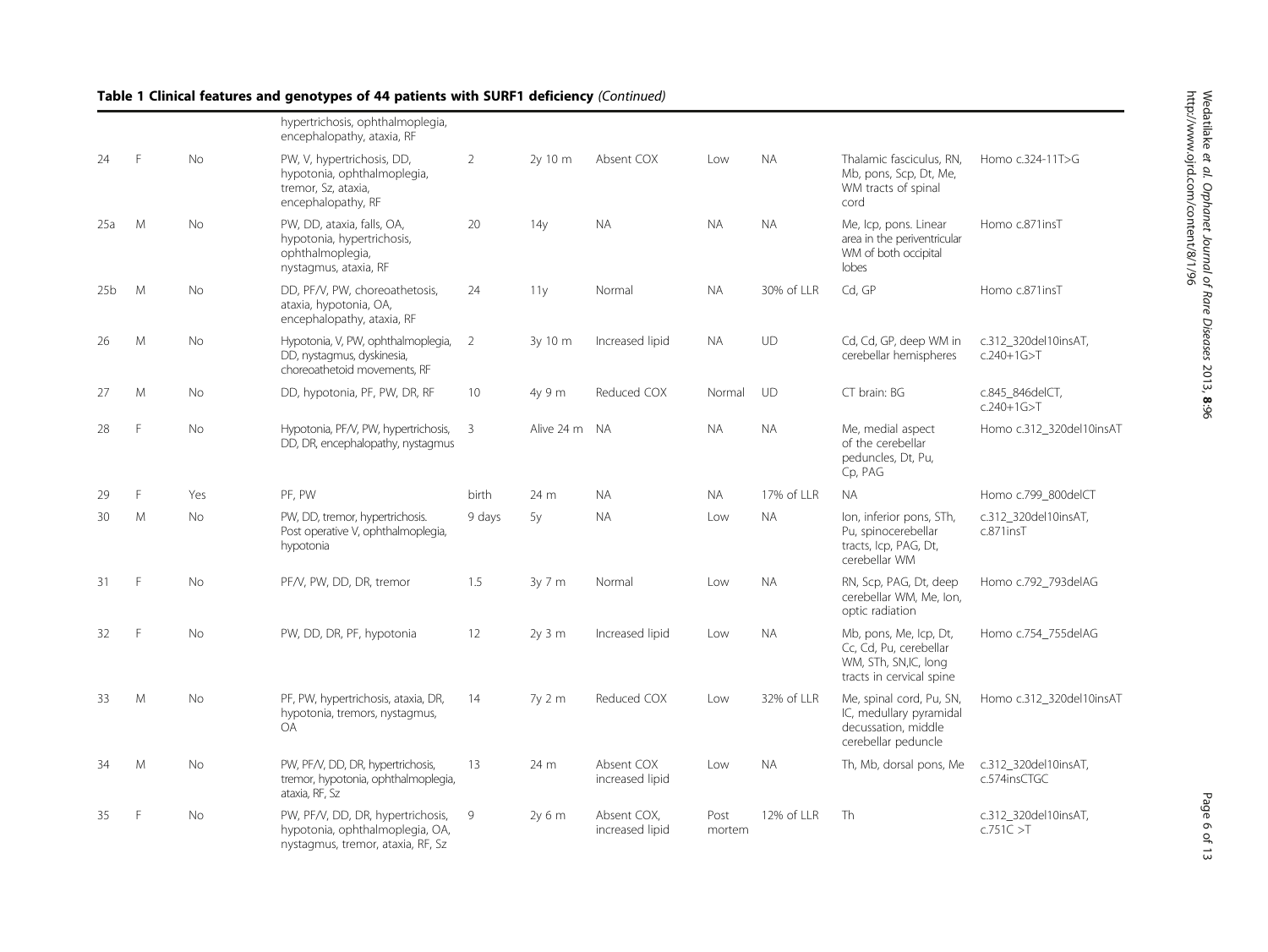#### Table 1 Clinical features and genotypes of 44 patients with SURF1 deficiency (Continued)

| 36 | No | PW, PF/V, DD, DR, hypertrichosis, 15<br>hypotonia, ophthalmoplegia, OA,<br>nystagmus, tremor, ataxia, RF, Sz, |       | 7y 10 m | Reduced COX,<br>increased lipid | Post<br>mortem | 44% of LLR | CT brain: Pu | c.312 320del10insAT,<br>c.688C > T   |
|----|----|---------------------------------------------------------------------------------------------------------------|-------|---------|---------------------------------|----------------|------------|--------------|--------------------------------------|
| 37 | No | PF, ophthalmoplegia ataxia,<br>hypotonia, Gross motor delay,<br>PW, DR, DD, RF, Sz,<br>hypertrichosis         | birth | 6v      | Reduced COX                     | Low            | NА         | STh          | c.312 320del10insAT,<br>c. 752 -2A>G |

\*Age in months unless otherwise stated; a, b denote siblings; y/m years and months; NA not available.

Key to clinical and neuroimaging features: BG basal ganglia, BS Brain stem, Cc corpus callosum, Cd Caudate nucleus, COX cytochrome c oxidase, Cp cerebral peduncle, Cst corticospinal tracts, DD developmental delay, DR developmental regression, Dt Dentate, Homo homozygous, GP Globus pallidus, IC internal capsule, Ico Inferior colliculus, Ion inferior olivary nucleus, Icp inferior cerebellar peduncle, LLR lower limit of reference range, Mb Midbrain, Me Medulla, NA not available, PAG periaqueductal gray matter, PF poor feeding, Pu Putamen, PW poor weight gain, RF Respiratory failure, RN Red nucleus, OA optic atrophy, Sco superior colliculus, Scp superior cerebellar peduncle, SN Substantia Nigra, STh Subthalamic nucleus, Sz Seizures, T1 type 1 muscle fibres, T1FP Type 1 muscle fibre predominance, T2 type 2 muscle fibres, Th Thalamus, UD undetectable, V vomiting, WM white matter.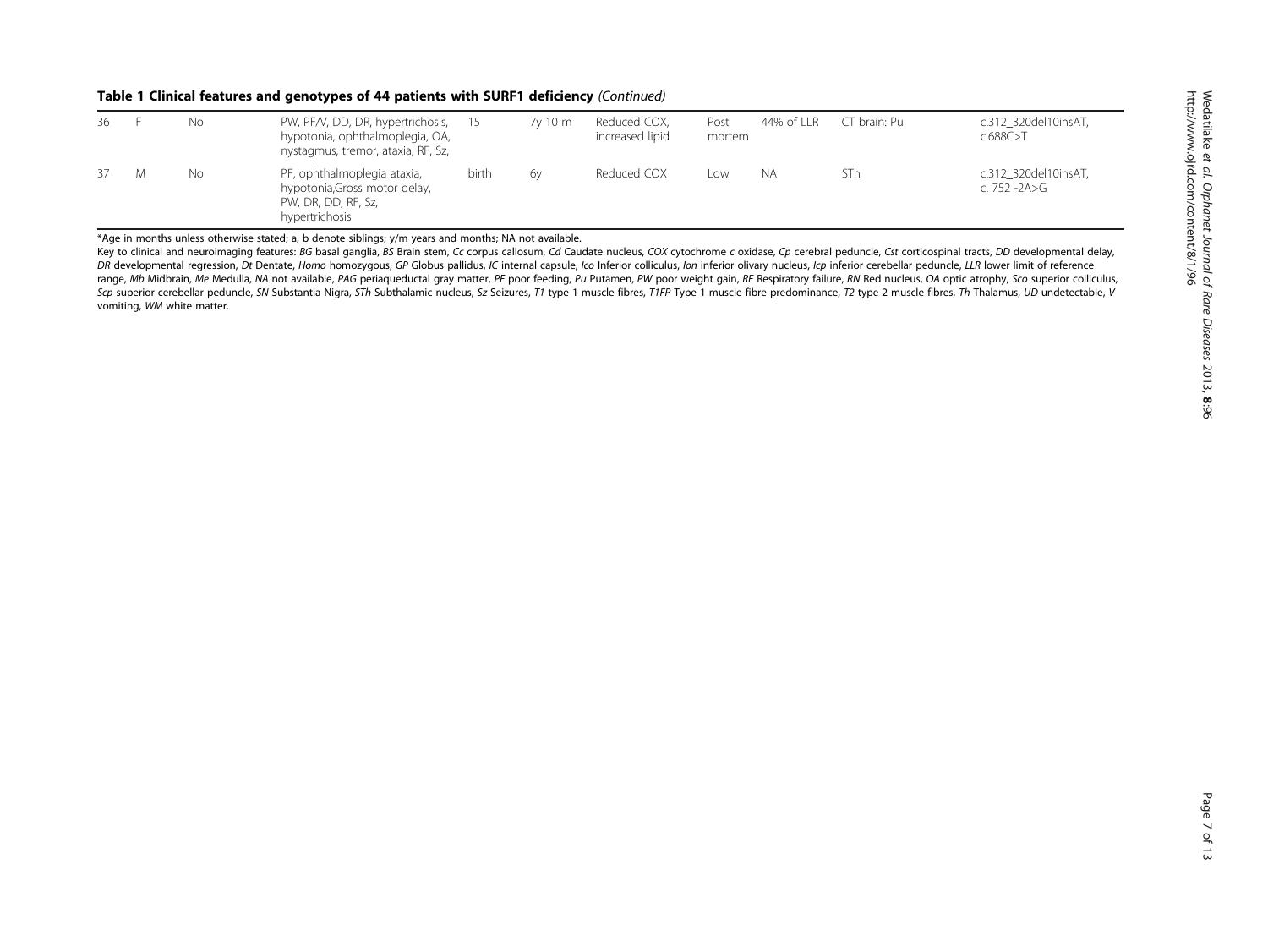<span id="page-7-0"></span>Table 2 Initial symptoms in 44 patients with SURF1 deficiency

| Initial symptoms         | Number of<br>patients (%) | Age range of initial<br>presentation (months) |
|--------------------------|---------------------------|-----------------------------------------------|
| poor feeding/vomiting    | 20 (46)                   | $0 - 24$                                      |
| poor weight gain         | 19 (43)                   | $1.5 - 20$                                    |
| developmental delay      | 10 (23)                   | $9 - 51$                                      |
| hypotonia                | 9(21)                     | $0 - 10$                                      |
| movement disorder        | 3(7)                      | $10 - 24$                                     |
| developmental regression | 3(7)                      | $10 - 18$                                     |
| ataxia                   | 2(5)                      | $14 - 60$                                     |

found in all except one biopsy where the COX activity was at the lower end of the reference range (COX activity/citrate synthase ratio was 0.016 (reference range 0.014-0.034).

#### Neuroimaging

Magnetic resonance imaging (MRI) and Computerised tomography scan (CT) information was available for 39 subjects (33 MRI and 6 CT scans). The patterns of involvement are shown in Table [3.](#page-8-0) Most MRIs showed findings characteristic of Leigh syndrome (28/33, 85%), with symmetrical hyperintense lesions on T2-weighted imaging in the brainstem and/or basal ganglia (Table [3](#page-8-0)). Two patients had normal MRI scans which were performed at 1 year of age and follow up imaging was not available. Two patients (one already published, [\[10](#page-12-0)]) had leukoencephalopathy (defined as a disorder that predominantly or exclusively affects the white matter of the brain [\[12](#page-12-0)]), while one patient had cerebellar atrophy and involvement of the dentate nucleus. Six patients had CT scans of which 3 were found to be normal and three had bilateral symmetric hypodensities in the basal ganglia.

#### Peripheral nervous system

Sixteen patients had nerve conduction studies performed. Abnormal peripheral nerve conduction was noted in 13/16 (81%) with most (7) demonstrating a demyelinating neuropathy compared to an axonal neuropathy in 2 subjects. The type of neuropathy was unspecified in 4 subjects. Many (9/13, 69%) subjects showed a mixed sensori-motor involvement whereas 2 subjects had a pure sensory neuropathy.

#### SURF1 gene mutations

We identified SURF1 mutations in 57 patients; 16/57 (28%) had the homozygous c.312\_320del10insAT insertion/deletion, 15/57(26%) were compound heterozygotes, 12/57(21%) had homozygous splice site mutations, 10/57 (18%) had homozygous deletions, 2/57 (4%) had homozygous insertions, 1/57 (2%) had homozygous missense mutations and 1/57(2%) had homozygous nonsense mutations. The most frequently occurring mutation in our cohort was c.312\_321del10insAT (p.Leu105X) (16 homozygous and 11 compound heterozygous). The next most common mutations were c.792\_793delAG which occurred exclusively in Bangladesh Bengali subjects  $(n = 5, 3$  pedigrees) and the splice mutation c.240+1G>T which was observed in 5 individuals, all of white European origin. The c.792\_793delAG mutation has previously only



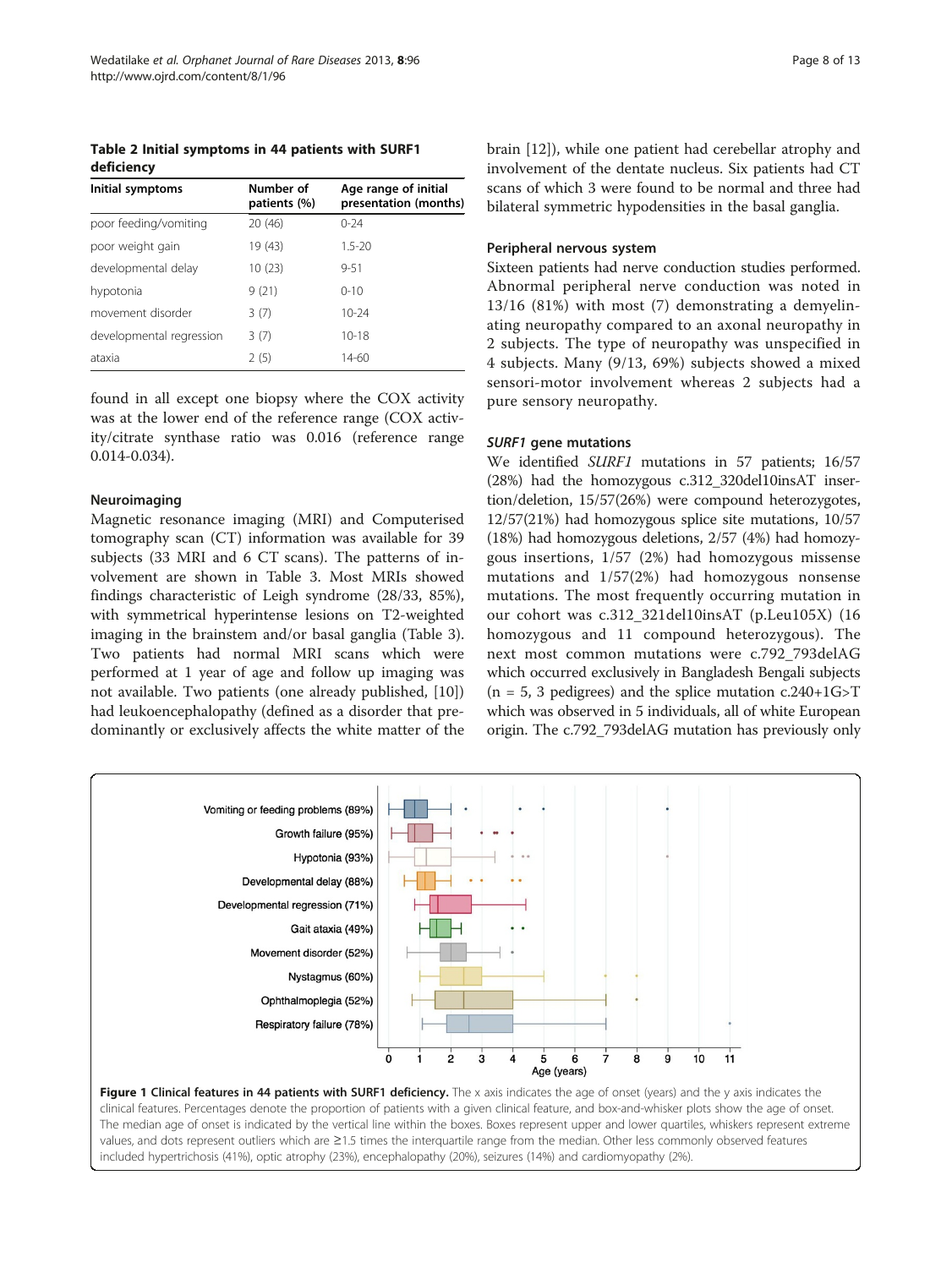<span id="page-8-0"></span>

| Table 3 Laboratory and magnetic resonance imaging |  |
|---------------------------------------------------|--|
| (MRI) findings in SURF1 deficiency                |  |

| Laboratory or neuroimaging finding | <b>Number of patients</b> | %   |
|------------------------------------|---------------------------|-----|
| <b>Blood</b>                       |                           |     |
| Metabolic acidosis                 | 21/33                     | 64  |
| Elevated lactate                   | 31/38                     | 81  |
| Cerebrospinal fluid                |                           |     |
| Elevated lactate                   | 30/30                     | 100 |
| <b>Muscle</b>                      |                           |     |
| Reduced/absent COX histochemistry  | 23/33                     | 70  |
| Type I fibre predominance          | 8/33                      | 24  |
| Elevated muscle lipid content      | 16/33                     | 48  |
| Reduced muscle COX activity        | 25/26                     | 96  |
| <b>Fibroblast</b>                  |                           |     |
| Reduced fibroblast COX activity    | 25/25                     | 100 |
| <b>Nerve conduction studies</b>    |                           |     |
| Peripheral neuropathy              | 13/16                     | 81  |
| <b>MRI</b> lesions                 |                           |     |
| Midbrain                           | 12/33                     | 36  |
| Pons                               | 10/33                     | 30  |
| Medulla                            | 15/33                     | 45  |
| Putamen                            | 16/33                     | 48  |
| Globus pallidus                    | 14/33                     | 42  |
| Caudate nucleus                    | 12/33                     | 36  |
| Subthalamic nucleus                | 4/33                      | 12  |
| Periaqueductal grey matter         | 4/33                      | 12  |
| Olivary nuclei                     | 3/33                      | 9   |
| Red nuclei                         | 2/33                      | 6   |
| Cerebellar white/grey matter       | 6/33                      | 18  |
| Cerebellar atrophy                 | 3/33                      | 9   |
| Dentate nucleus                    | 13/33                     | 39  |
| Cerebellar peduncles               | 8/33                      | 24  |
| Leukoencephalopathy                | 2/33                      | 6   |

been described in a patient of Japanese origin [\[13\]](#page-12-0). Individuals of Pakistani origin had the novel c.799\_800delCT mutation or the c.324-11T>G mutation. The c.516-2A>G mutation segregated in two different Indian Gujarati pedigrees and has previously only been described in one subject of unspecified mixed Caucasian Asian parenthood [[7](#page-12-0)]. The c.324-11T>G genotype was observed in 4 individuals from 2 different Pakistani pedigrees and one individual of Indian Gujarati origin. All five patients from the Australian cohort had at least one c.312\_321del10insAT (p.Leu105X) mutation. No specific genotype phenotype correlation was observed. The patients surviving >10 years had varied SURF1 genotypes: one was homozygous for the c.312\_321del10insAT mutation, two were compound heterozygotes, two had homozygous insertions and one had a splice site mutation.

#### Novel pathogenic mutations

In our cohort we identified 19 SURF1 mutations (Figure [2](#page-9-0)) in 57 patients including 5 novel pathogenic mutations (c.468\_469delTC, c.799\_800delCT, c.575G>A (p.Arg192Gln), c.751+5G>A. and c.752-2A>G).

Of the novel mutations identified, the homozygous c.799\_800delCT was found in a Pakistani family where the patient (case 29) presented with early onset disease from birth and died at 2 years. The novel splice site c.751+5G>A mutation, generating an aberrant transcript with incorporation of 31 base pairs of intron 7 into a proportion of mature mRNAs, was found in one subject (case 3) who was a compound heterozygote (c.312\_321del10insAT, c.751+5G>A). She had an atypical milder clinical course with longer survival. Her first concerning symptoms were at 16 months when she was noted to have mild motor delay and ataxia but in retrospect mild hypotonia was present from birth. She subsequently developed nystagmus and external ophthalmoplegia. She is currently studying business studies at 19 years of age. The novel missense mutation (c.575G>A, p.Arg192Gln) was found in a 12 year old female (case 2) with ataxia and a 4 year old male (case 22) with developmental delay, ataxia and hypertrophic cardiomyopathy. This was the only patient in the cohort with cardiomyopathy. The female patient subsequently developed nystagmus with ophthalmoplegia but she is currently able to ride a bicycle and play the violin. The splice site mutation c.752-2A>G was found in a patient (case 37) of Australian origin who presented with irritability and poor feeding since birth. Unfortunately clinical information was unavailable for the patient with the homozygous c.468\_469delTC mutation.

#### Survival

Among the 44 patients with detailed clinical data, five were alive at the time of writing (age range 2–19 years) while in three patients the current vital status was not known. Of the 36 deceased patients with known cause of death, the cause was central respiratory failure in 29/36 (80%). Seven patients survived beyond 10 years of age (cases 2, 3, 8a, 17, 20, 25a, 25b in Table [1](#page-3-0)). Of these, 6 presented with neurological symptoms such as ataxia and motor developmental delay; of note, gastrointestinal symptoms were not the prominent presenting feature in these cases. Furthermore, these six patients also did not experience developmental regression.

Literature searches identified 98 SURF1-deficient cases with available survival data, which we pooled together with the data from our 44 cases. In a Kaplan-Meier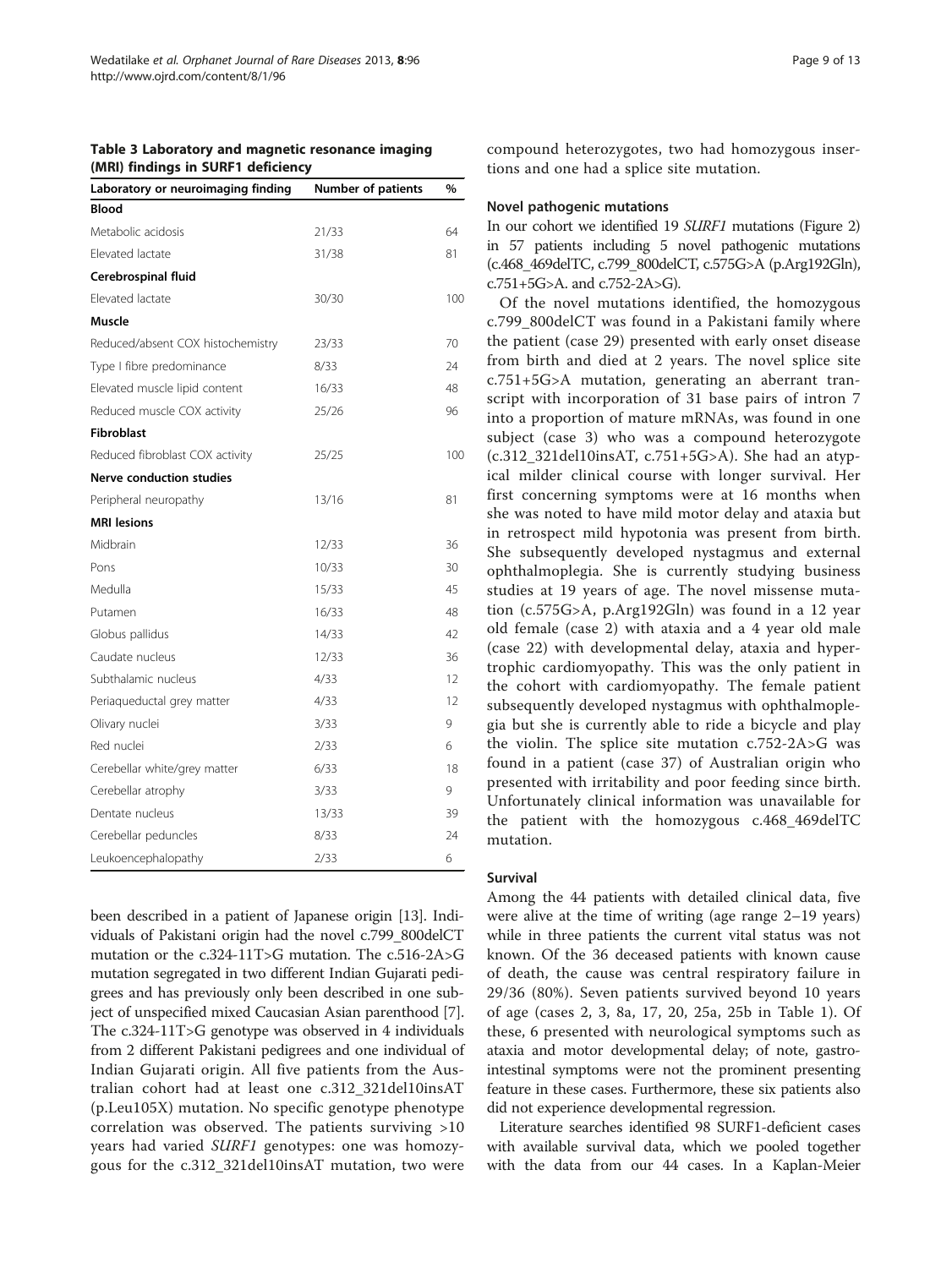<span id="page-9-0"></span>

analysis (Figure 3), we compared the survival experience of these 142 SURF1-deficient cases to two other groups with LS due to nuclear gene mutations. We compared the survival of SURF1 deficiency to 56 patients with LRPPRC deficiency [\[8\]](#page-12-0) and 63 patients with nuclear-encoded complex I-deficient LS/"Leigh- like" disease [[9](#page-12-0)] Median survival length was longer in patients with SURF1 deficiency (median 5.4, 25th centile 3.0, 75th centile 10 years) than in patients with LRPPRC deficiency (median 1.8, 25th centile 1.0, 75th centile 4 years), and nuclear-encoded complex I-deficient LS (median 1.6, 25th centile 1.0, 75th centile 10 years) (p < 0.001 for difference across groups; logrank test).

#### Additional cases in the literature

A systematic review of the literature revealed published clinical data on 129 SURF1-deficient patients and mutation data in a further 28 cases. The findings are summarised in Additional file [1](#page-11-0): Table S1. Features which were found in these patients but not present in our cohort included unspecified hepatic involvement (3 cases), renal tubulopathy (4 cases) and facial dysmorphism (5 patients) [[7,14-19\]](#page-12-0).

### **Discussion**

SURF1 deficiency is the most common single cause of Leigh syndrome in the UK population, and careful

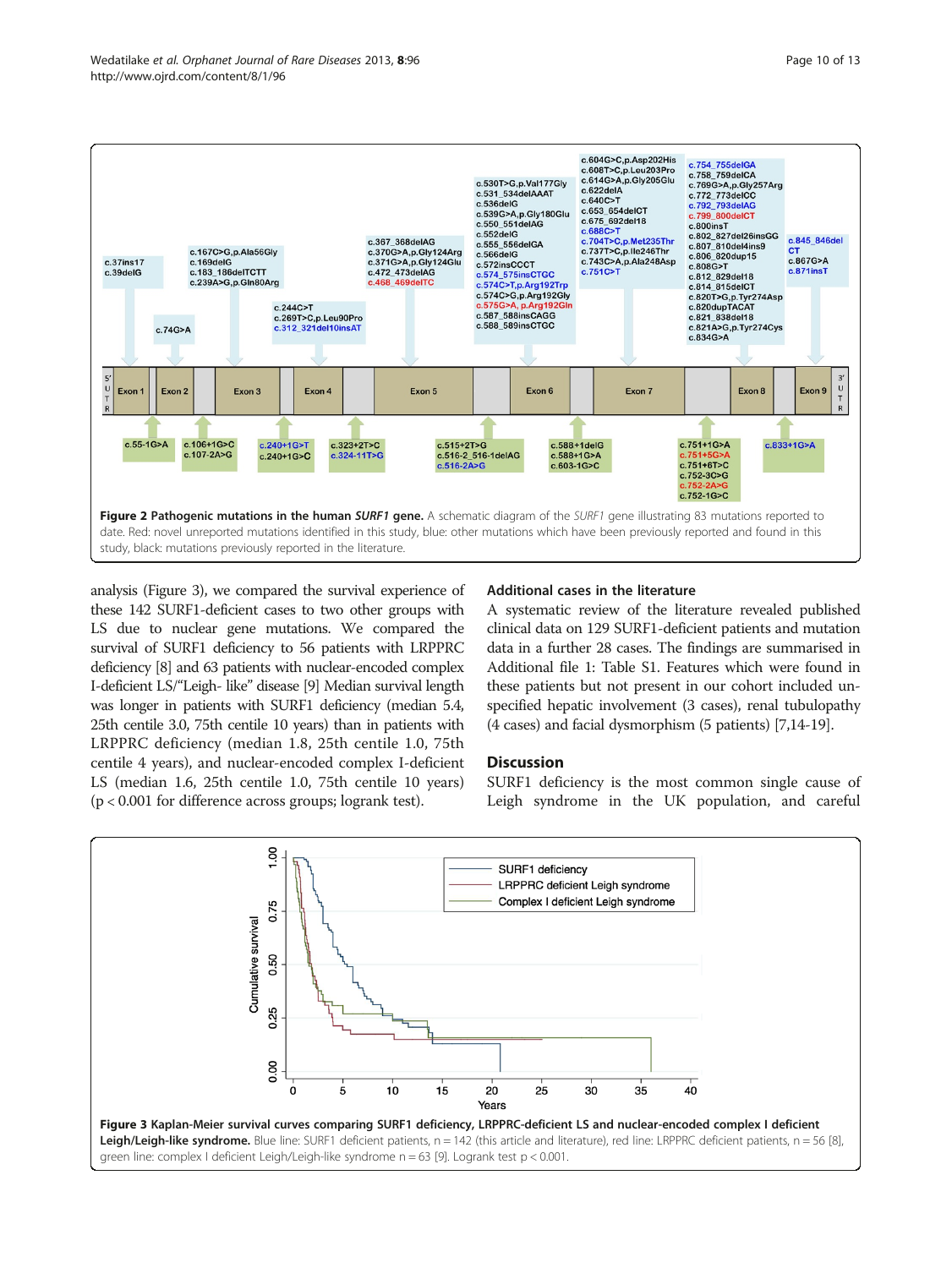documentation of the clinical features may lead to increased recognition and more rapid diagnosis of affected children. The need for early genetic diagnosis can be particularly pressing when affected families seek prenatal diagnosis. Improving the diagnostic process relies on well-recognised clinical features, but often there are inadequate numbers of patients with a single gene disorder of mitochondrial energy metabolism to characterise phenotypes. We have collected a cohort of 57 SURF1 deficient patients with comprehensive phenotypic data on 44 patients. We found that SURF1-deficient patients have a relatively homogenous phenotype which typically commences in late infancy with gastro-intestinal symptoms, followed by episodic neurological regression, ophthalmoplegia, movement disorder, finally leading to death from respiratory failure. Although there is a consistent clinical phenotype, there were no clinical characteristics that allowed discrimination of SURF1 deficiency from other causes of LS, such as complex I deficiency or complex V deficiency.

Cardiomyopathy was rare (one patient), and this observation is similar to the literature where only 2/129 cases had cardiomyopathy [[14,18\]](#page-12-0). Seizure disorders also appeared to be uncommon and were found predominantly in the Australian patients which may indicate an environmental trigger which precipitates seizures. High temperature is unlikely to be the precipitating factor since no seasonal variation in seizures was observed in the cases from Australia. The low incidence of seizures is comparable with cases described previously where only 5% (7/129) were reported to have had seizures. Sensorineural deafness was not found in this SURF1 deficient cohort and is in keeping with the low occurrence in the literature where only two previous cases had sensorineural deafness [\[14\]](#page-12-0). Three (2%) cases were previously reported to have optic atrophy [\[6,18](#page-12-0)] whereas 10 (23%) of our patients were noted to have optic atrophy. Visual and auditory signs are difficult to ascertain in paediatric practice and may have been underdiagnosed in many cases where formal testing was not done. Three patients who underwent an early general anaesthetic experienced neurological deterioration; caution must be exercised when considering general anaesthesia for SURF1-deficient patients..

Although long-term survival in SURF1 deficiency is unusual, somewhat surprisingly we found that SURF1 deficient LS has a more favourable survival outcome compared to complex I-deficient LS or LRPPRCdeficient LS. Unlike SURF1 disease, LRPPRC deficiency is complicated by acute metabolic crises, which contribute significantly to the mortality [[8\]](#page-12-0).

Stepwise neurological regression often precipitated by illness and other states of high-energy demand, is thought to be part of the natural history of LS. In our cohort 6 patients

surviving >10 years did not experience developmental regression which suggests that developing effective therapeutic manoeuvres to prevent and treat episodic decompensation could improve the outcome in SURF1 deficient patients. However the prevention of decompensation may be challenging in instances where an obvious precipitant cannot be identified. It is difficult to comment about the effect of supportive therapies in SURF1 deficiency since there is insufficient treatment data available for this cohort to draw any meaningful conclusions. Recent candidate therapies such as EPI-743 are under evaluation and improvement in quality of life and motor function scores have been demonstrated in 2 SURF1-deficient patients recruited to an open-label phase 2A study [\[20\]](#page-12-0).

We describe 5 novel mutations in addition to the 78 mutations found in the SURF1 gene so far. Approximately 80% of the mutations found in SURF1 deficiency are truncating mutations resulting from aberrant splicing, frameshift deletions or nonsense mutations. Our study shows segregation of specific mutations within certain ethnic groups. The genotype distribution suggests founder effects for some mutations such as c.311\_312insATdel10 in white Europeans and c.790\_800delAG demonstrated in 3 different Bangladesh Bengali pedigrees. Previous reports indicate that c.604G > C mutation has only been reported in Chinese individuals. We did not find a distinctive genotype-phenotype association although earlier reports [[21](#page-12-0)] suggest missense *SURF1* mutations favour a better prognosis. It has not been possible to confirm this hypothesis in our cohort since only three subjects had missense mutations (1 homozygous, 2 compound heterozygous). However two of these patients are currently alive at 12 years and 17 years. The 7 patients described with milder phenotypes had varied genotypes including homozygosity for the common c.312\_320del10insAT, suggesting that there are other factors which may influence survival.

We demonstrate that SURF1 deficiency has a distinct biochemical phenotype which includes consistently elevated CSF lactate, and decreased activities of COX in fibroblasts and muscle. Therefore when a typical clinical presentation of LS is encountered, if fibroblast COX activity is found to be low, targeted sequencing of the SURF1 gene should be undertaken. If the patient is deteriorating rapidly it is prudent to perform a muscle biopsy with initial investigations since there are no distinctive clinical features of SURF1 deficiency which allow discrimination from other causes of LS. Muscle histochemistry shows uniform global reduction of COX activity but this may be very subtle and reported as normal since many centres use a prolonged incubation for COX histochemistry to allow maximum differentiation between COX-positive and negative fibres. Muscle histology demonstrated non-specific abnormalities such as lipid accumulation or fibre type disproportion (type I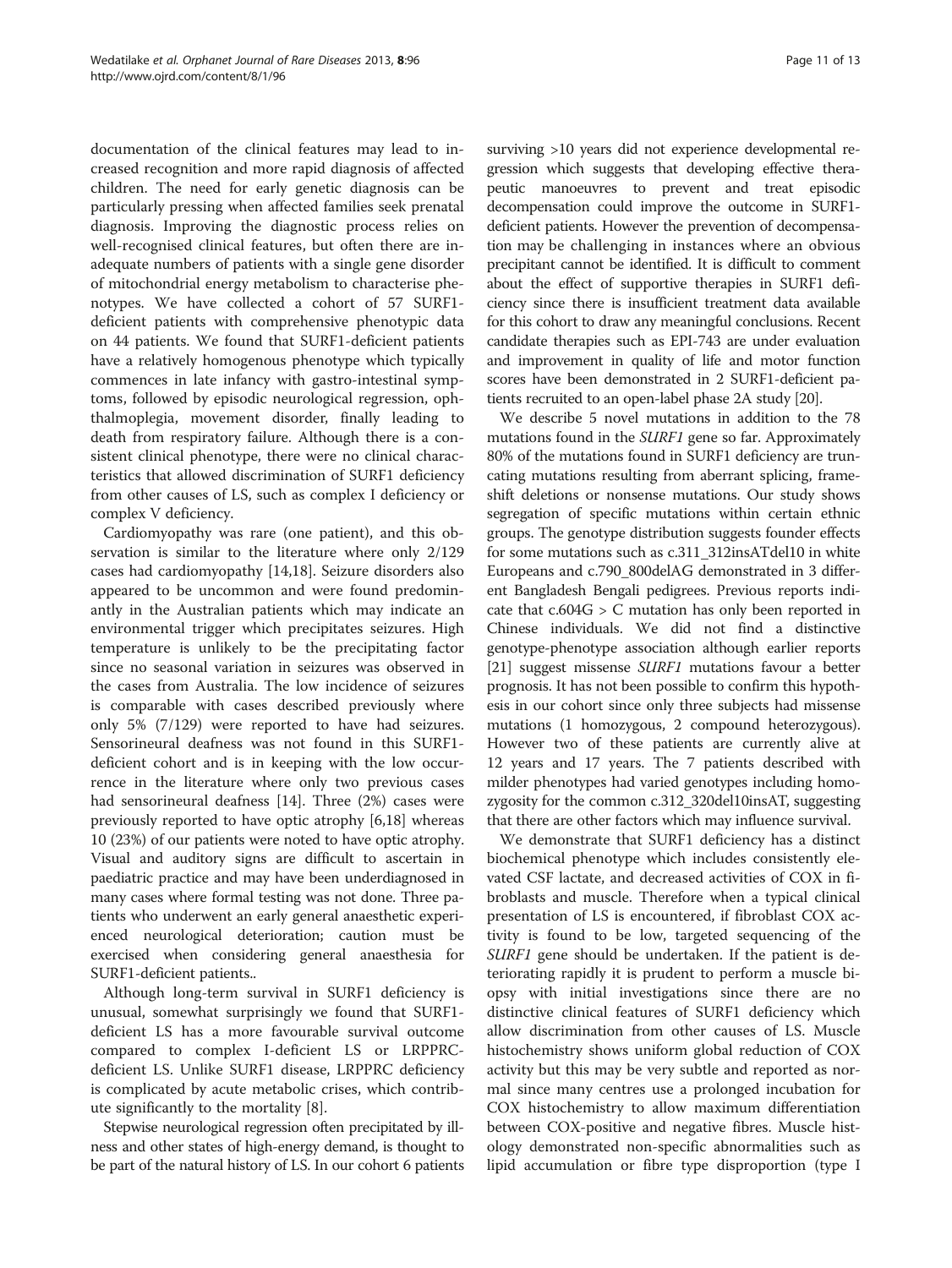<span id="page-11-0"></span>fibre predominance). Ragged red fibres which typically suggest a mitochondrial DNA mutation, have only been noted in two previous SURF1-deficient cases [\[14,18](#page-12-0)] and were not found in any patients in our cohort. The clinical picture encountered in SURF1 deficiency is typical for LS, and it is only with a supportive biochemical picture such as low fibroblast and/or muscle COX activity that SURF1 deficiency can be suspected.

Previous reviews indicate that involvement of the subthalamic nucleus was a consistent finding on MRI in SURF1 disease [\[22](#page-12-0)]. In our study only 4 (12%) had lesions in the subthalamic nucleus. In contrast 16/33 (48%) patients had lesions in the putamen. The specificity of these lesions in SURF1 deficiency needs to be validated by comparison to other groups with LS. Most (85%) MRIs showed characteristic lesions of LS. Leukoencephalopathic changes were an atypical finding  $(n = 2)$  but SURF1 deficiency should not be overlooked in these cases [\[10\]](#page-12-0). The MRI was normal in 2 subjects at 1 year of age. Normal neuroradiology early in the disease may subsequently evolve to abnormality on repeat imaging [[18](#page-12-0)].

The presence of a demyelinating peripheral neuropathy has been noted in previous cases in the literature [[23,24\]](#page-12-0) and here we demonstrate that while in the majority of the cases the neuropathy is indeed of a demyelinating nature, an axonal neuropathy can be present.

Our study has several limitations. Although the study data were collected using a standardised questionnaire this is a retrospective study where clinical information was obtained by reviewing medical notes/case histories of patients, many now deceased. However it is unlikely that a large-scale prospective study will be conducted for this rare disease. The MRIs were performed at different centres and reviewed by different neuroradiologists which makes it difficult to ascribe specific patterns of disease. The MRI findings are based on a single scan in the majority of the cases and would only represent a snapshot of the neuroradiological changes but not disease progression. It is often not possible to capture these changes since repeated imaging in young children usually involves general anaesthetic with the attendant risks of metabolic decompensation.

#### Conclusions

In conclusion, in contrast to other nuclear genes causing COX deficiency such as SCO1, COX10 and COX15, SURF1 deficiency causes a largely homogeneous phenotype of LS characterised by systemic COX deficiency. To our knowledge, this is the first natural history study of SURF1 deficiency. Here we provide the most robust clinical description of the disease to date and a comprehensive account of all the genotypes and phenotypes reported so far. The prognostic and survival data in this study is based on a larger sample size than previous cohorts and will enable clinicians to be more confident

when counselling families about the disease course. Advances in our understanding of the clinical spectrum and pathophysiology of SURF1 deficiency will be vital in planning therapeutic interventions in the future.

### Additional file

[Additional file 1:](http://www.biomedcentral.com/content/supplementary/1750-1172-8-96-S1.docx) SURF1 study data collection questionnaire and review of cases in the literature.

#### Abbreviations

COX: Cytochrome c oxidase; CSF: Cerebrospinal fluid; CT: Computerised tomography; LS: Leigh Syndrome; MRI: Magnetic resonance imaging; OXPHOS: Oxidative phosphorylation.

#### Competing interests

The authors declare that they have no competing interests.

#### Authors' contributions

YW participated in study design, acquired data, coordinated data collection, analysed data, interpreted data and wrote manuscript. RB performed molecular genetic studies, interpreted data and revised manuscript. GKB was involved in study supervision, study design, revising manuscript, and interpretation of data. ETA analysed data, performed statistical analysis and produced figures. RM, JYL, AAM, MC, PEJ, AC, DRT, RWT, JML, KF, AD, LS, DK, DH and AC acquired and interpreted data. SR conceived the idea for the study, designed study, supervised study, interpreted data, drafted and revised manuscript content. All authors read and approved the final manuscript.

#### Authors' information

This work was supported by the following grants: YW is supported by a Wellcome Trust Research Training Fellowship (grant number 097978/Z/11/Z) and SR is supported by a Great Ormond Street Hospital Children's Charity Research Leadership Grant.

#### Acknowledgements

We acknowledge the contribution of the pathologists, radiologists and clinical scientists from the referring hospitals. We thank Dr Henrik Dahl for molecular diagnosis of the Australian patients. We also thank Grant Mitchell and Francois-Guillaume Debray for sharing the raw survival data for the LRPPRC cohort.

#### Author details

<sup>1</sup>Mitochondrial Research Group, UCL Institute of Child Health, London, UK <sup>2</sup>Department of Biochemistry, University of Oxford, Oxford, UK. <sup>3</sup>Wellcome Trust Centre for Mitochondrial Research, Newcastle University, Newcastle-upon-Tyne, UK. <sup>4</sup>Murdoch Childrens Research Institute, Royal Children's Hospital, Melbourne, Australia. <sup>5</sup>Central Manchester University Hospital, Manchester, UK. <sup>6</sup>Evelina Children's Hospital, London, UK. <sup>7</sup>Bristol Royal Hospital for Children, Bristol, UK. <sup>8</sup>St George's Hospital NHS Trust London, UK. <sup>9</sup>Neurometabolic Unit, National Hospital for Neurology and Neurosurgery, London, UK. <sup>10</sup>Southampton University Hospitals NHS Foundation Trust, Southampton, UK.<sup>11</sup>Yorkshire Regional Genetics Service, Leeds, UK. <sup>12</sup>Birmingham Children's Hospital, Birmingham, UK. <sup>13</sup>MRC Epidemiology Unit, Institute of Metabolic Science, Addenbrooke's Hospital, Cambridge, UK. 14Women's & Children's Hospital, Adelaide, Australia. 15Royal Belfast Hospital for Sick Children, Belfast, Ireland. <sup>16</sup>Metabolic Unit, Great Ormond Street Hospital, London, UK.

#### Received: 3 May 2013 Accepted: 20 June 2013 Published: 5 July 2013

#### References

- 1. Hannappel A, Bundschuh FA, Ludwig B: Role of Surf1 in heme recruitment for bacterial COX biogenesis. Biochim Biophys Acta 1817, 2012:928–937.
- 2. Barrientos A, Gouget K, Horn D, Soto IC, Fontanesi F: Suppression mechanisms of COX assembly defects in yeast and human: insights into the COX assembly process. Biochim Biophys Acta 2009, 1793:97–107.